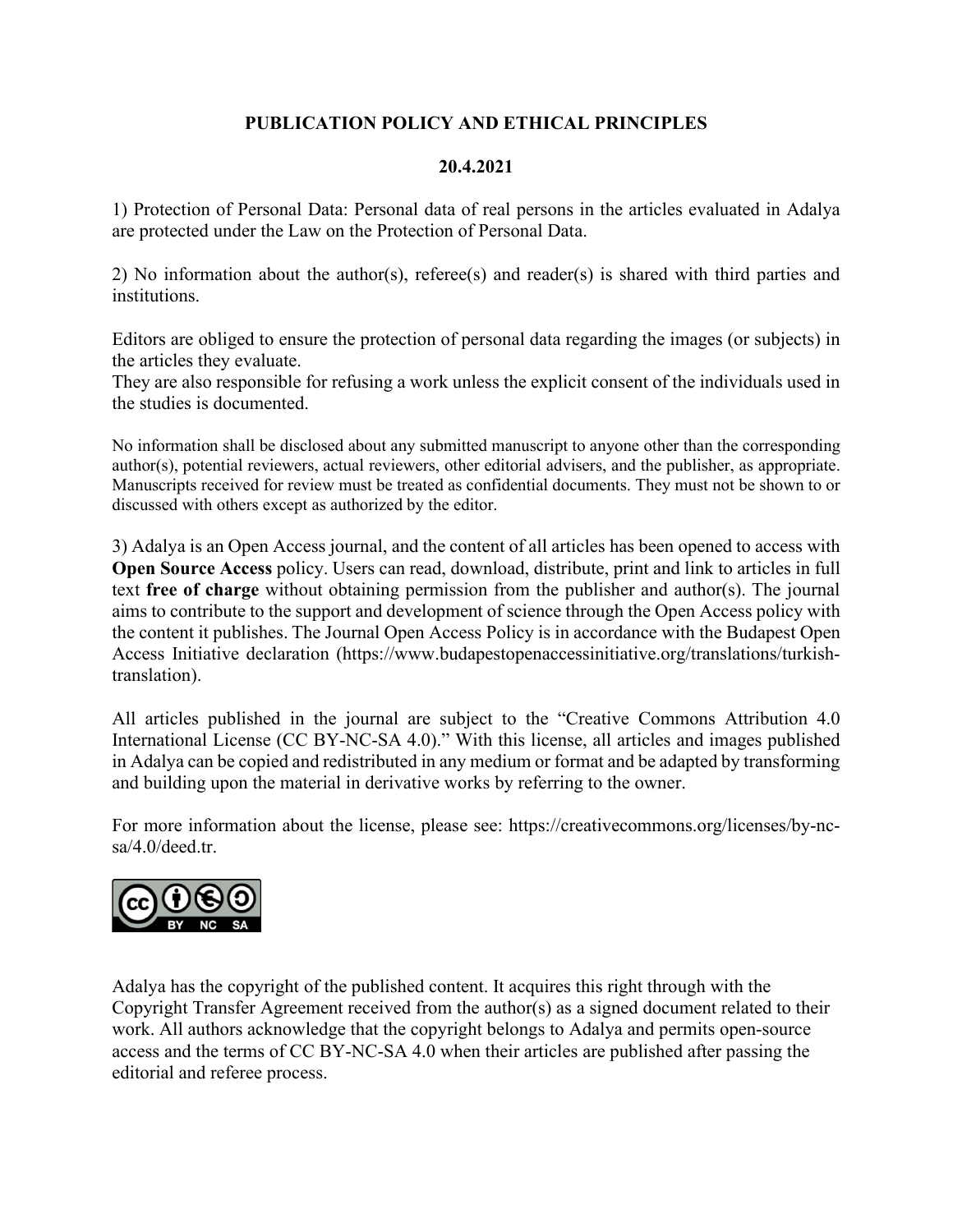Adalya does not accept responsibility for any problems arising from copyright issues. The author(s) accepts responsibility in this regard, and is(are) responsible for providing and checking the copyright and usage permissions of the sources and materials they use in advance. The authors who have published their articles in Adalya have accepted the following conditions.

4) Fees: Adalya does not charge any fees for article submission, evaluation, publication or other editorial activity similar process. The journal also does not accept sponsorship and advertising offers.

5) Assessment: The journal's editors review each article submitted before the deadline for editorial review by checking whether it complies with the Adalya Submission Guidelines. Adalya aims to present original studies to the world of science. The author(s) guarantees and accepts that the article has not been published before and is not under consideration for publication in any other journals. Articles that do not comply with the journal's principles will not be accepted to the journal. Articles that successfully pass the pre-evaluation and plagiarism control are sent to at least two referees for the referee evaluation process.

6) Plagiarism Control: All articles accepted by Adalya are checked for plagiarism through support programs (iThenticate). The matches resulting from the plagiarism check are examined, and a plagiarism report is created. If the Similarity Index (SI) of the article is over 20%, the article is returned to the relevant author(s) to reduce the SI below 20%. Failure to make sufficient corrections on this issue will result in the rejection of the article in the initial stage. Referees may be asked to make an assessment on this issue. If plagiarism is proven after the publication of the article, that article will be immediately removed from the website, and the relevant author(s) will not be able to submit an article to Adalya for a period of five years. The editorial board has the authority to notify the index to which the journal is scanned and other relevant institutions, when necessary.

7) Referee Review Policy and Blind-Review Process

Peer Review Policy

The practice of peer review ensures that quality academic work is published. Our referees therefore play a vital role in maintaining the high standards of Adalya, and all manuscripts are peer reviewed following the procedure outlined below.

## Initial Manuscript Evaluation

The editor first evaluates all manuscripts. It is rare but entirely feasible for an exceptional manuscript to be accepted at this stage. Those are rejected at this stage are insufficiently original, have serious scientific flaws, are poorly written, or are outside the aim and scope of the journal. Manuscripts accepted by the editor are then passed on to at least two (2) experts for review.

## Type of Peer Review

This journal employs double-blind reviewing, where both the referee and author remain anonymous throughout the process.

#### Selecting the referee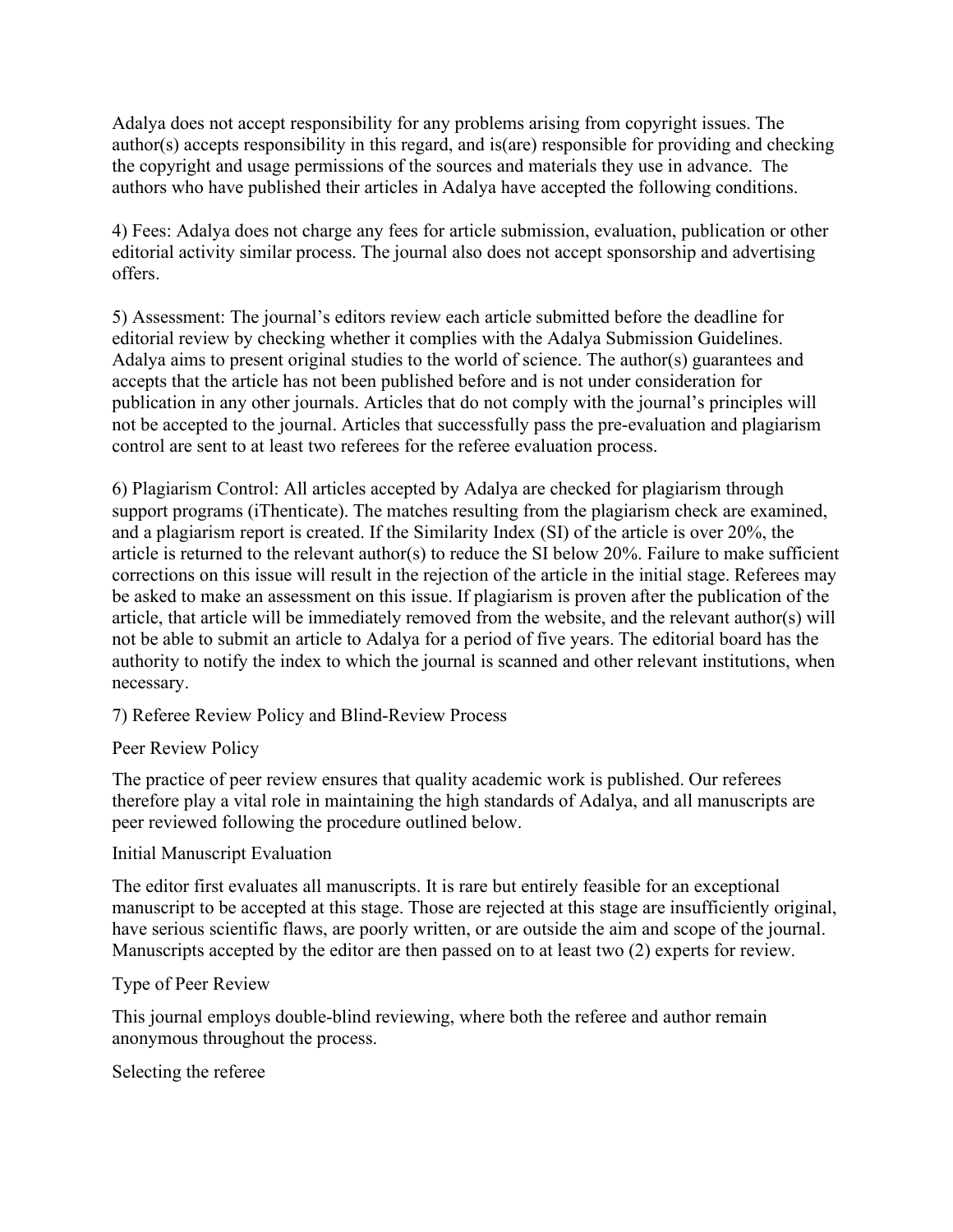Referees are matched to the paper according to their expertise. Adalya's editorial board makes a serious effort to direct the submission to qualifed referees.

#### Referee reports

Referees are asked to evaluate whether the manuscript:

- Is original
- Is methodologically sound
- Follows appropriate ethical guidelines
- Has data which are clearly presented and support the conclusions
- Correctly references earlier relevant studies

Referees are not expected to correct or copyedit manuscripts. Language correction is not part of the peer review process.

How long does the review process take?

Typically, the manuscript will be blind-reviewed within 3-4 months. Should the referee's reports contradict one another or a report is unnecessarily delayed, an additional expert opinion will be sought. Referees advise the editor who is responsible for the final decision to accept or reject the article.

## Final report

The decision of the editor is then forwarded to the author along with the recommendations of the referees. Verbatim comments by the referees may be sent to the author. Revised manuscripts are usually returned to the initial referees to verify that the recommendations have been followed.

## Becoming a Referee for Adalya

If you are not currently a referee for Adalya and would like to be added to the list of referees to review a manuscript, please contact the editor.

The benefits of refereeing for Adalya include the opportunity to see and evaluate the latest work in your research area at an early stage. You may also be able to cite your work for Adalya as part of your professional development requirements for various professional societies and organizations.

## Blind-review process

A peer blind-review process is used for the evaluation of the articles. Articles are evaluated by at least two subject referees, both independently and externally. At least two positive referee views are required for an article to be published. Referees complete the Referee Evaluation Form for the articles they evaluate. The referees also state their decision on this form regarding whether or not the evaluated article should be published, and the reasons for this decision. The style used in their suggestions must be polite, respectful and scientific. They avoid offensive, disrespectful or subjective personal comments. When it is determined that such unprofessional comments have been made, referees will be asked to review and correct their comments by the editorial board. Referees are required to complete their evaluations within the time alloted and are expected to comply with the ethical responsibilities set out herein.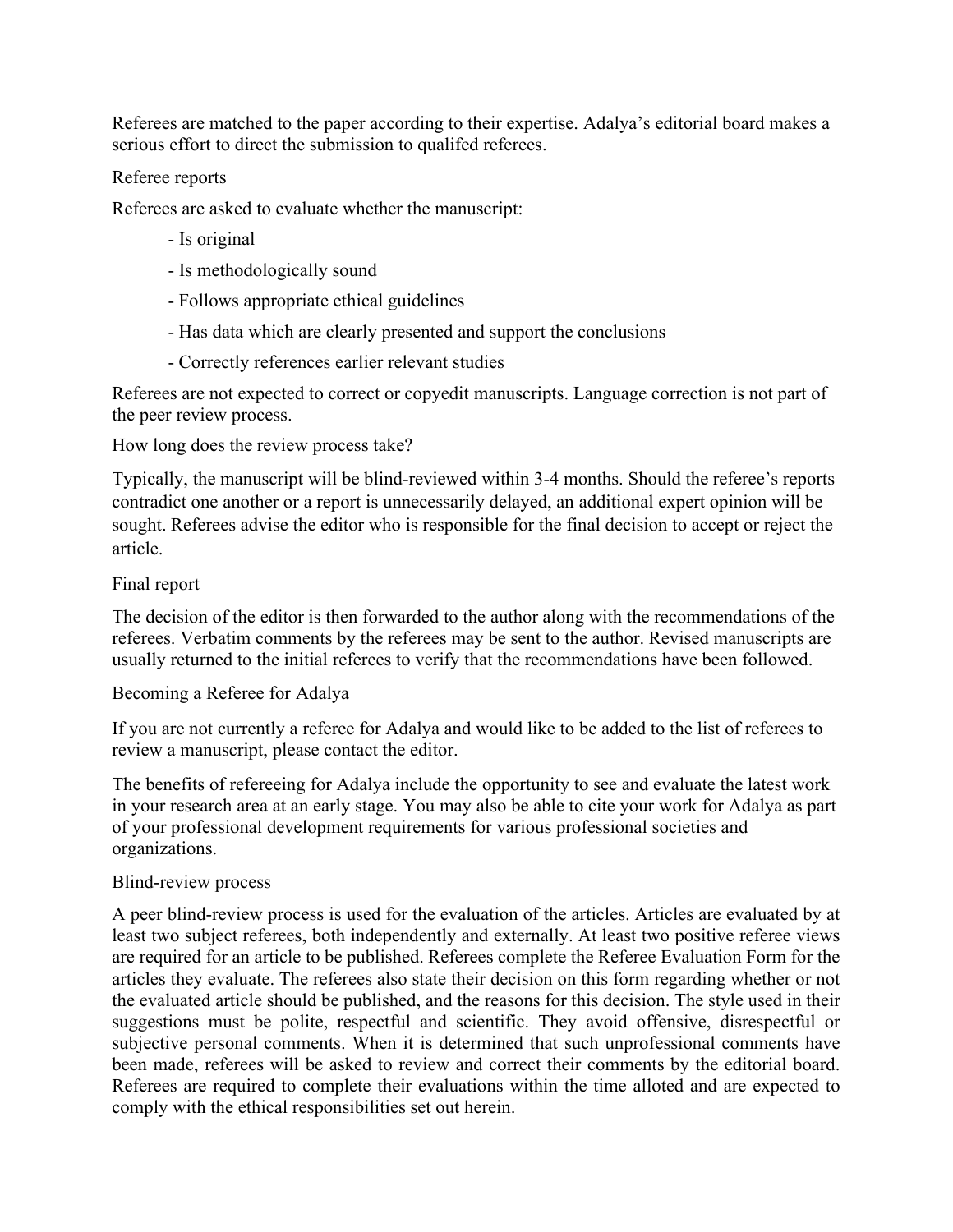8) Withdrawal Policy: The editorial board of Adalya may examine an original article in question in the evaluation phase or later if suspicion exists of an ethical or copyright violation in breach of its publication policy regarding a published article. In such situations, especially in case of legal/ethical violations or false/inaccurate data which could pose a detrimental risk if used, it may be decided to withdraw the article.

If the article has not yet been published, it will be returned. If a published work has been determined to be in violation, Adalya's editorial board will take certain actions regarding it. The phrase "Withdrawn" will be placed on the first page of the work in the digital environment. In order to inform the scientific world, the reasons for its withdrawal will be published together with the notifications of the relevant institutions and organizations, if deemed appropriate by the editorial board. Submission of this withdrawal notice to the institutions and organizations where Adalya is indexed is again up to the decision of the board. In either case the author(s) of the study will be informed.

If the author(s) wish to withdraw their article while it is still in the evaluation process, the author(s) must prepare a document stating their withdrawal request with the original signature of each author. It should be sent to Adalya by e-mail (adalya@ku.edu.tr). Before the Adalya Editorial Board examines the application and makes a decision, it is absolutely unethical for the authors to submit their work to another journal for publication.

Ethical responsibilities and relationships: Adalya has adopted and follows the guidelines of the Committee on Publication Ethics (COPE), which is accepted as an international standard for publishing ethics in all processes, particularly the context of Author, Referee, Editor, Publisher and Reader responsibilities.

## 9) ETHICAL RESPONSIBILITIES

## Ethical Responsibilities of Authors

The author(s) who submits a study for publication in Adalya is expected to comply with the following ethical responsibilities:

The publishing processes implemented in Adalya are the basis for the development and distribution of information in an impartial and respectful manner. The publication of an article in a peer-reviewed journal is an essential building block in the development of a coherent and respected network of knowledge. It is a direct reflection of the quality of the work of the author(s) and the institutions that support them. Peer-reviewed articles support and embody the scientific method. It is therefore important to agree upon standards of expected ethical behavior for all parties involved in the act of publishing: the author, the journal editor, the peer reviewer, the publisher and the sponsors Within the scope of Adalya's publishing ethics, all stakeholders are expected to bear the ethical responsibilities listed below.

The authors should ensure that they have written entirely original works. If the author(s) has used the work and/or words of others, this must be appropriately cited or quoted, and permission obtained where necessary if beyond normal fair use.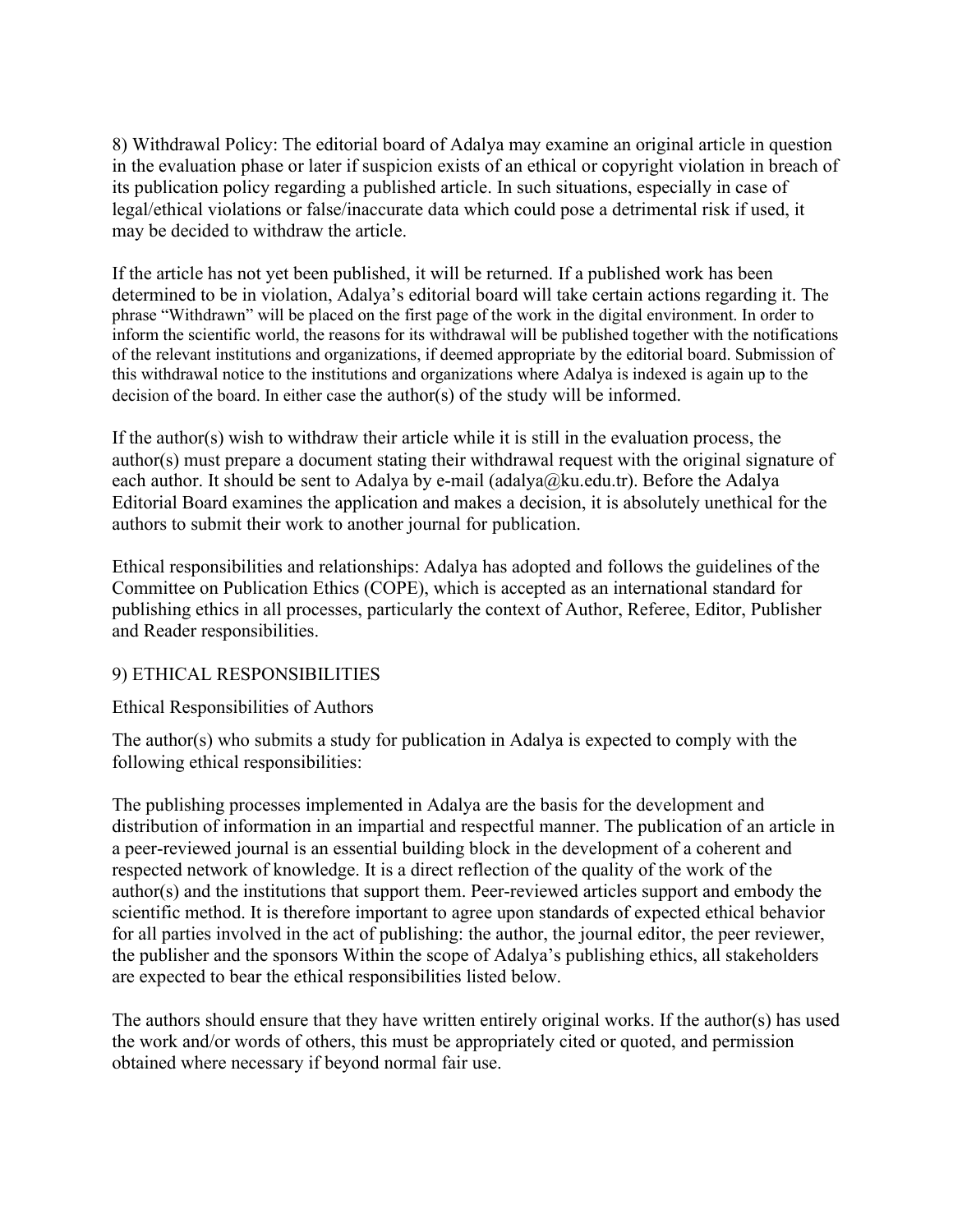Persons who do not contribute to the intellectual content used in the creation of the study must not be specified as authors.

Situations and relationships for all studies submitted for publication that may constitute a conflict of interest should be explained.

Raw data for an article may requested within the framework of the evaluation process. In that case the author should be prepared to submit the expected data and information to the editorial board and the referee board.

The author must have the right to use the data used, the necessary permissions for the research/analysis, or the document indicating that he/she has performed the authorization procedures for the subjects. The author must clearly and clearly define his methods in order to confirm the findings of the study by others.

Author(s) who discover a mistake or error in the submission prior to publication must inform the editor so the necessary corrections can be made.

Author(s) must not submit the article to more than one journal at the same time. Submission to another journal may occur only after the application to withdraw the article has been approved or after the article has been rejected by the editorial board. A study published in another journal cannot be sent to Adalya.

In the case of multi-authored works, all authors must be listed on the copyright transfer agreement during the submission of articles. One of the authors should be selected to be the contact person responsible for communication with the editor during the manuscript evaluation process. It is not possible to change authorship roles, such as adding an author, changing the order of authors, or removing an author, once the article has started the evaluation process.

Ethical Responsibilities for the Editors

General duties and responsibilities

The editors are responsible for every article published in Adalya. They must ensure the quality of the material published and maintain the integrity of the publication. In this context, the editors will strive to meet the following informational needs of readers and authors:

Pay attention to the originality of the published works and ensure that the study contributes to the readers, researchers and academicians.

Keep readers and writers regularly informed about the development of the journal.

Carry out processes to improve the quality of the studies published in the journal.

Strive to act in accordance with the principle of freedom of thought in order to evaluate the submitted works fairly and impartially.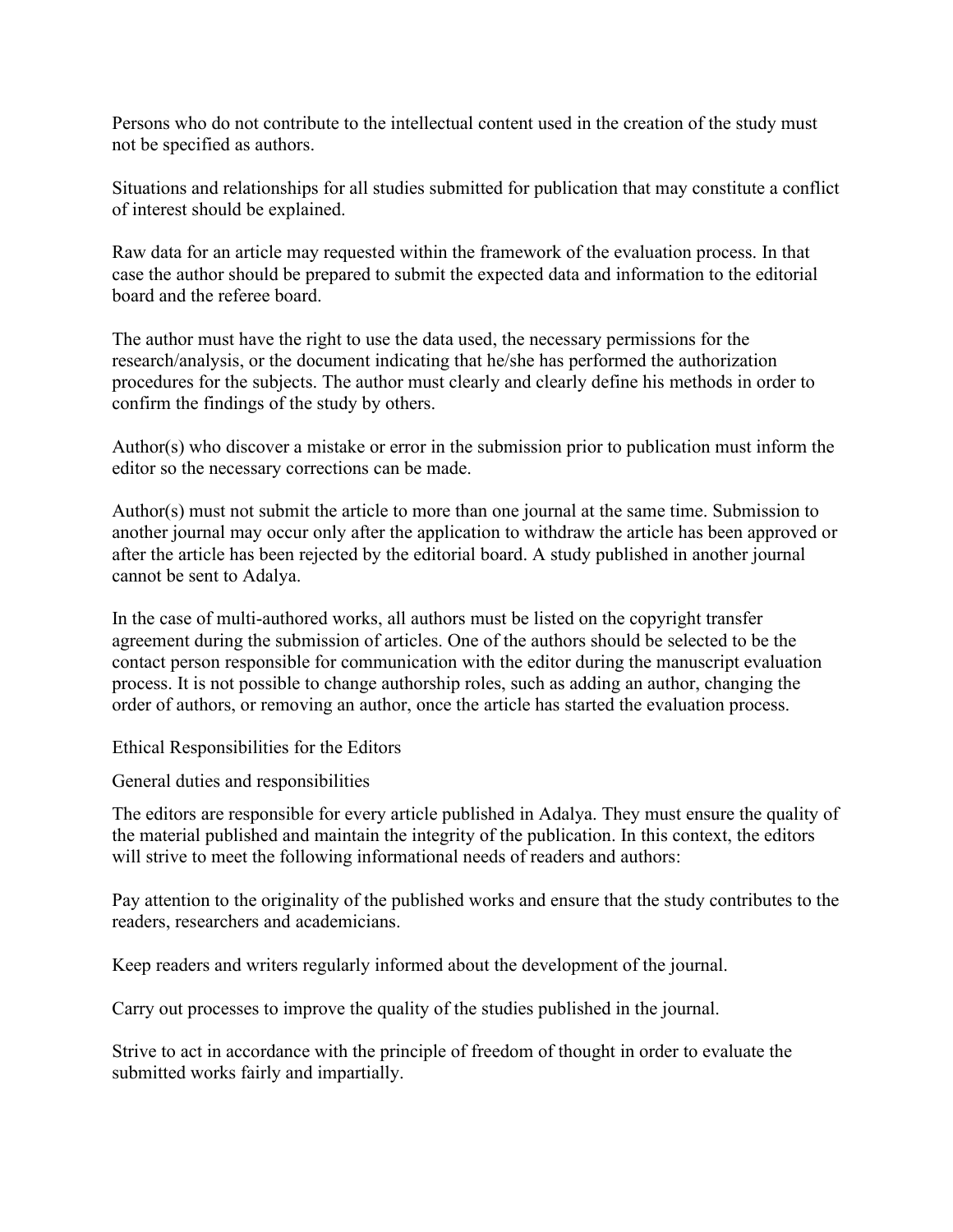Show clarity and transparency in terms of publication in matters that require correction and explanation.

The editors are obliged to take measures against possible misconduct. In addition to conducting a meticulous and objective investigation in determining and evaluating complaints regarding this situation, it is among the editors' responsibilities to share the findings on the subject.

The editors should ensure that any errors, inconsistencies or misleading judgments in the work are quickly corrected. This is important to ensure the integrity of academic publication.

The editors are obliged to protect the intellectual property rights of all published articles and to defend the rights of the journal and the author(s) in case of possible violations. In addition, the editors are obliged to take the necessary measures to ensure that the content in all published articles does not violate the intellectual property rights of other publications.

The editors take into consideration criticisms of the works published in the journal and endeavor to take a constructive attitude towards these criticisms. The author(s) of such criticized work are allowed to respond. Studies producing negative consequences should not be ignored or excluded.

The editors are obliged to carefully examine complaints from authors, referees or readers and respond in an enlightened and informative manner.

The journal's owner and publisher along with other political or commercial interests must not affect the independent decision making of the editors.

The editors ensure that the publication process of the manuscripts is completed in an independent and impartial manner, taking into account the inherent conflict of interest between the author(s), referees and other editors.

The editors are obliged to implement the Refereeing and Evaluation Process spelled out in the Writing Rules. In this context, they ensure that the fair, impartial and timely evaluation of each work is completed.

The editors are responsible that every article in the journal is published in accordance with its publishing policies and international standards.

Ethical Responsibilities for the Referee

The evaluation of all studies within the scope of the above-mentioned "Peer Review Policy" directly affects the quality of the publication. This process provides confidence through objective and independent evaluation of each article in the publication. The evaluation process for Adalya is carried out under the principle of double-blind refereeing. Referees cannot contact authors directly; instead, evaluations and comments are communicated through the journal's management system. In this process, referee comments on evaluation forms and manuscripts are forwarded to the author(s) through the editor. In this context, it is expected that the referees who evaluate the work for Adalya maintain the following ethical responsibilities:

Referees must be experts in the subject matter and should refuse the invitation to referee if they do not have sufficient expertise in that area.

Evaluation should be impartial and maintain the confidentiality of the review process.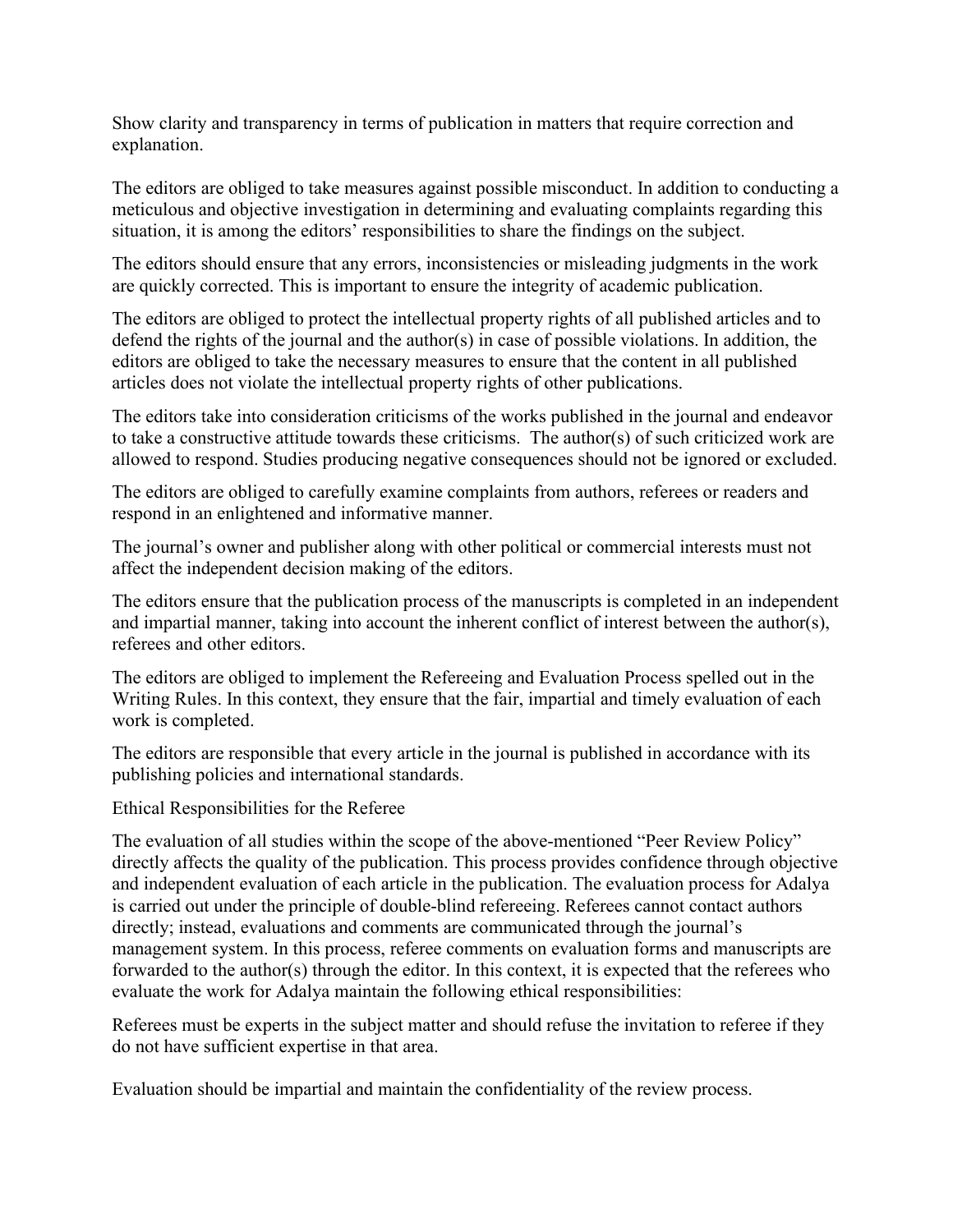The editor must be alerted immediately of any real or potential competing interest that could affect the impartiality of their review and decline to review when appropriate.

In accordance with the principle of confidentiality, referees must destroy the studies they have reviewed after the evaluation process. They can only use the final versions of the studies they have reviewed after publication.

Evaluations must be objective in relation to the content of the study. Referees must not allow biases of gender, ethnicity, religion, politics or commercial concerns to influence their assessment.

Evaluations must be made in constructive and civil language. Referees must refrain from making derogatory personal comments that contain hostility, defamation or humiliation.

Evaluations must be conducted in a timely manner and within the framework of the ethical responsibilities above.

Ethical Responsibilities of the Publisher

Adalya's publisher will act with an awareness of the following ethical responsibilities:

The publisher is responsible for every article published in the journal. In this context, the decision makers are the editors, regardless of any economic or political gain.

The publisher must maintain the editorial independence of the journal's editors.

The publisher will protect the copyright and property of each published article in Adalya and see that a record of each copy is kept.

The publisher has the responsibility to take precautions regarding all kinds of scientific misconduct, citation fraud and plagiarism from potential contributors.

#### ETHICAL RELATIONS

#### Relations with the Reader

Editors should make decisions by considering the knowledge, skills, experience and expectations of all readers, researchers and academicians. The editors will pay attention to the originality of the published works, and ensure that the study contributes to the readers, researchers and academicians. The editors will take the feedback from all stakeholders into consideration and strive to provide explanatory and informative feedback.

#### Relations with Authors

The duties and responsibilities of the editors towards authors are as follows:

Editors should make a positive or negative decision based on the importance of the work, its original value, validity, clarity of expression, and the journal's goals and objectives.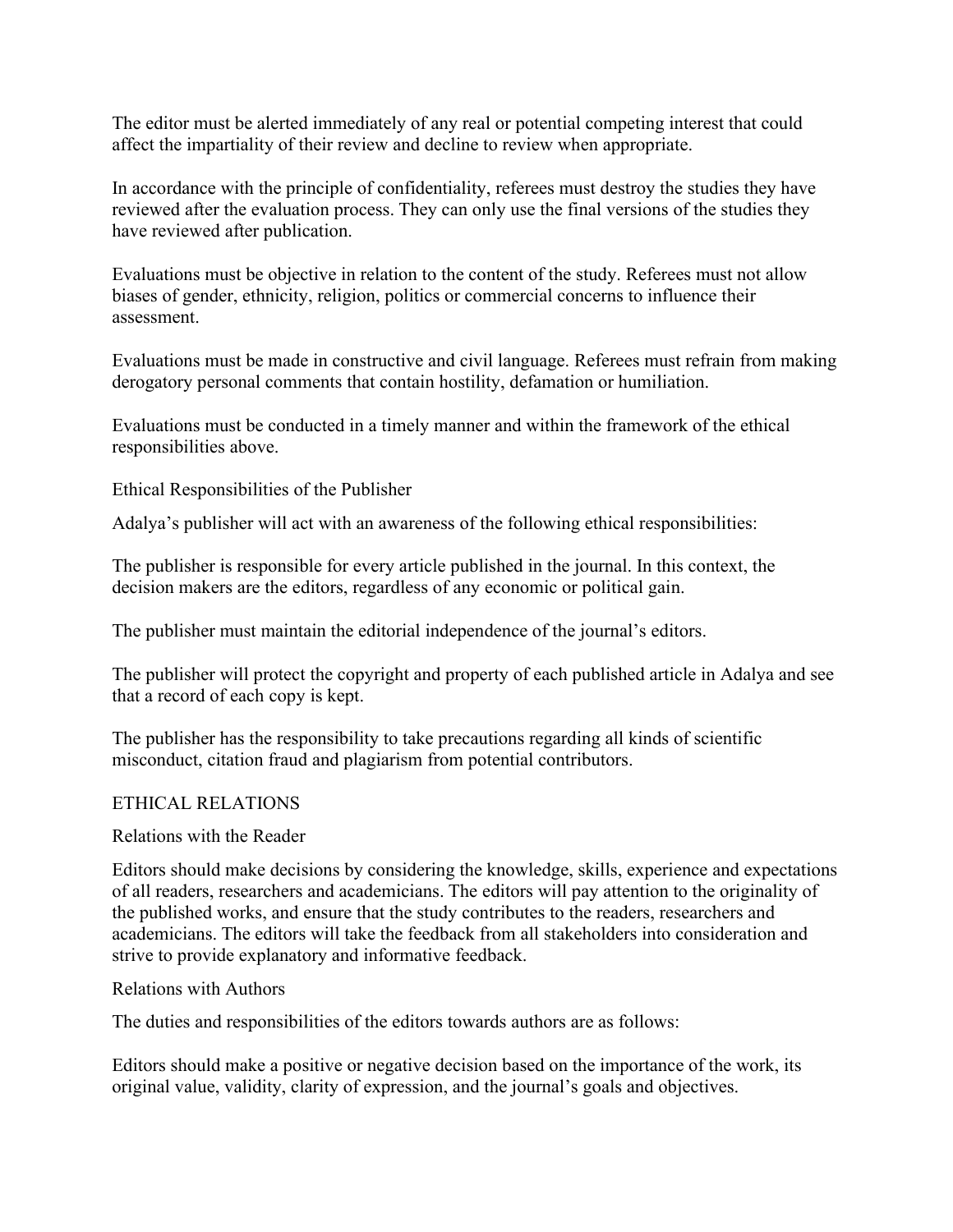Studies suitable within the scope of the publication and without serious problems should be included in the pre-evaluation stage.

Editors will not ignore positive referee suggestions unless there is a serious problem with the work.

In the event of a new editor, that editor should not change the decisions made by a previous editor regarding the work unless there is a serious problem.

Awareness of the "Peer Review Policy" should be ensured, and the editors should prevent any deviations that may occur within the defined processes.

Descriptive and informative notification and feedback should be provided to the authors.

Relations with Referees

The duties and responsibilities of editors towards referees are as follows:

The referees should be chosen according to the subject of the study.

The editors will provide the information and guidance that the referees will need during the evaluation phase. During the appointment of the referees, the editors should check whether there is any conflict of interest between the authors and the referees.

Since the evaluation process is carried out by the double-blind method, the identity of the referees must be kept confidential.

The editors encourage referees to use objective, scientific and objective language when evaluating the work.

The editors will determine practices and policies that improve the performance of referees.

The editors will identify potential referee candidates and ensure that the pool of referees consists of a broad academic spectrum.

The editors will take into consideration the criticisms of the works published in the journal and endeavor to take a constructive attitude towards these criticisms. Unprofessional and unscientific evaluations are prevented or censored. Referees are encouraged to use an objective, scientific and objective language when evaluating the work.

Relations with the editorial board

The editors will ensure that all members of the editorial board are aware of the processes, policies and guidelines of the journal. The editors will inform editorial board members regarding any changes or develpments in editorial policy.